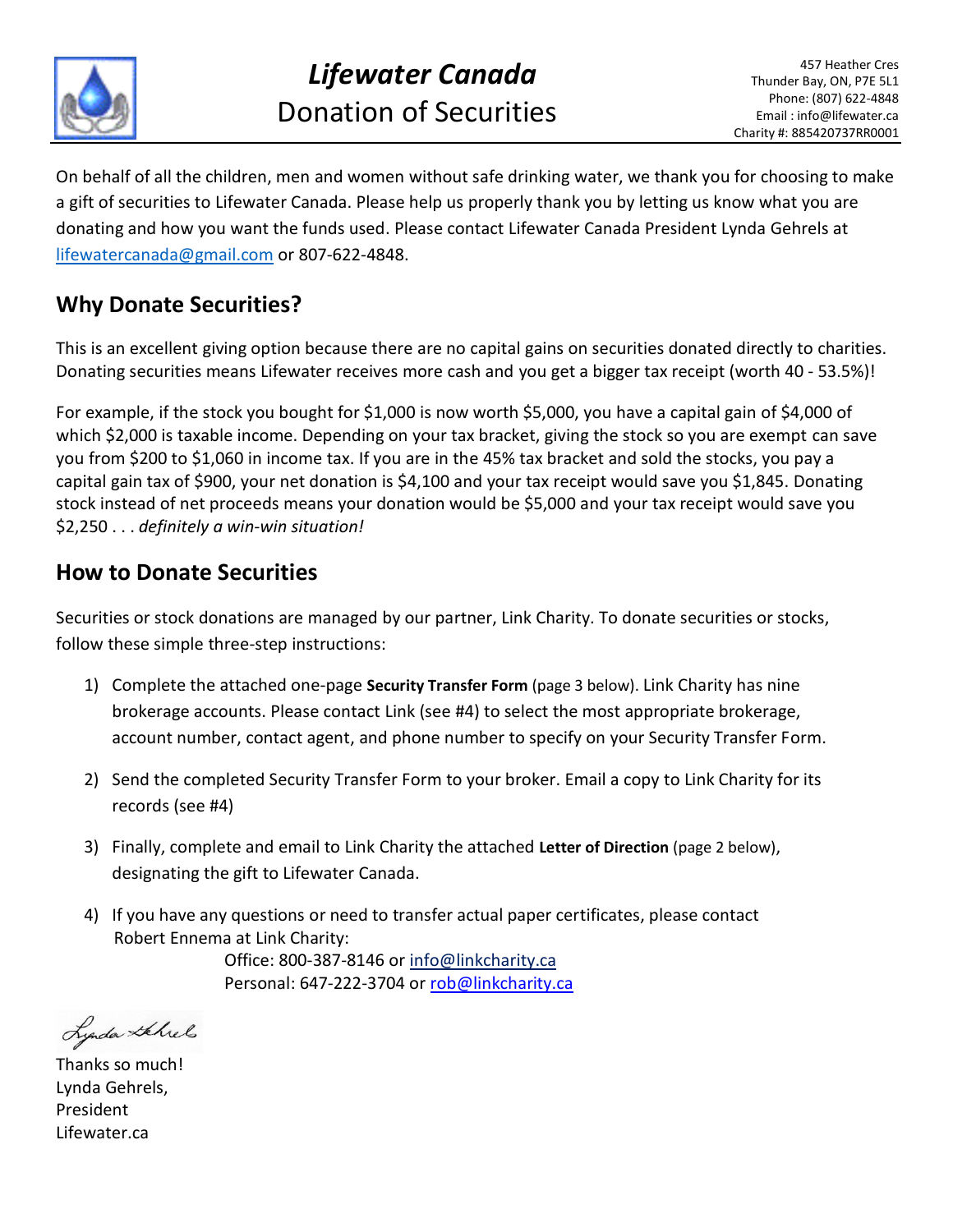

# **DISTRIBUTION OF PROCEEDS LETTER OF DIRECTON**

**I am transferring the following securities to Link Charity Canada Inc.:**

| # of shares        | Name of security                                                                            |
|--------------------|---------------------------------------------------------------------------------------------|
| Sending Brokerage: | Receiving Brokerage:                                                                        |
|                    | <b>Please sell/redeem at:</b> $\Box$ Market Value $\Box$ A price not less than \$<br>/share |

**Link Charity, please donate the proceeds to the charities in the amounts/percentages listed below:**

(if giving dollar amounts, please designate one charity to receive "the balance")

| Amount<br>(5 or %) | <b>Charity Name and Address</b> | Designation or<br>Restriction (if any) | <b>Contact Person</b><br>(if any) |
|--------------------|---------------------------------|----------------------------------------|-----------------------------------|
|                    |                                 |                                        |                                   |
|                    |                                 |                                        |                                   |
|                    |                                 |                                        |                                   |

If more charities, please attach another page with a full listing of amounts/percentages

#### Applicant:

| <b>Family Name</b> |          | Given Name |             |
|--------------------|----------|------------|-------------|
| Address            |          |            |             |
| City               | Province |            | Postal Code |
| Phone              | Fax      |            | Email       |

Signature(s):

\_\_\_\_\_\_\_\_\_\_\_\_\_\_\_\_\_\_\_\_\_\_\_\_\_\_\_\_\_\_\_\_\_\_\_\_\_\_\_\_\_\_\_\_\_\_\_\_\_\_\_\_\_\_ Date: \_\_\_\_\_\_\_\_\_\_\_\_\_\_\_\_\_\_\_\_\_\_\_\_\_

This page should be sent to Link Charity only – *do not send it to your brokerage*.

\*Link Charity's fee is \$25 for the first charitable beneficiary and \$10 for each additional beneficiary of the same transaction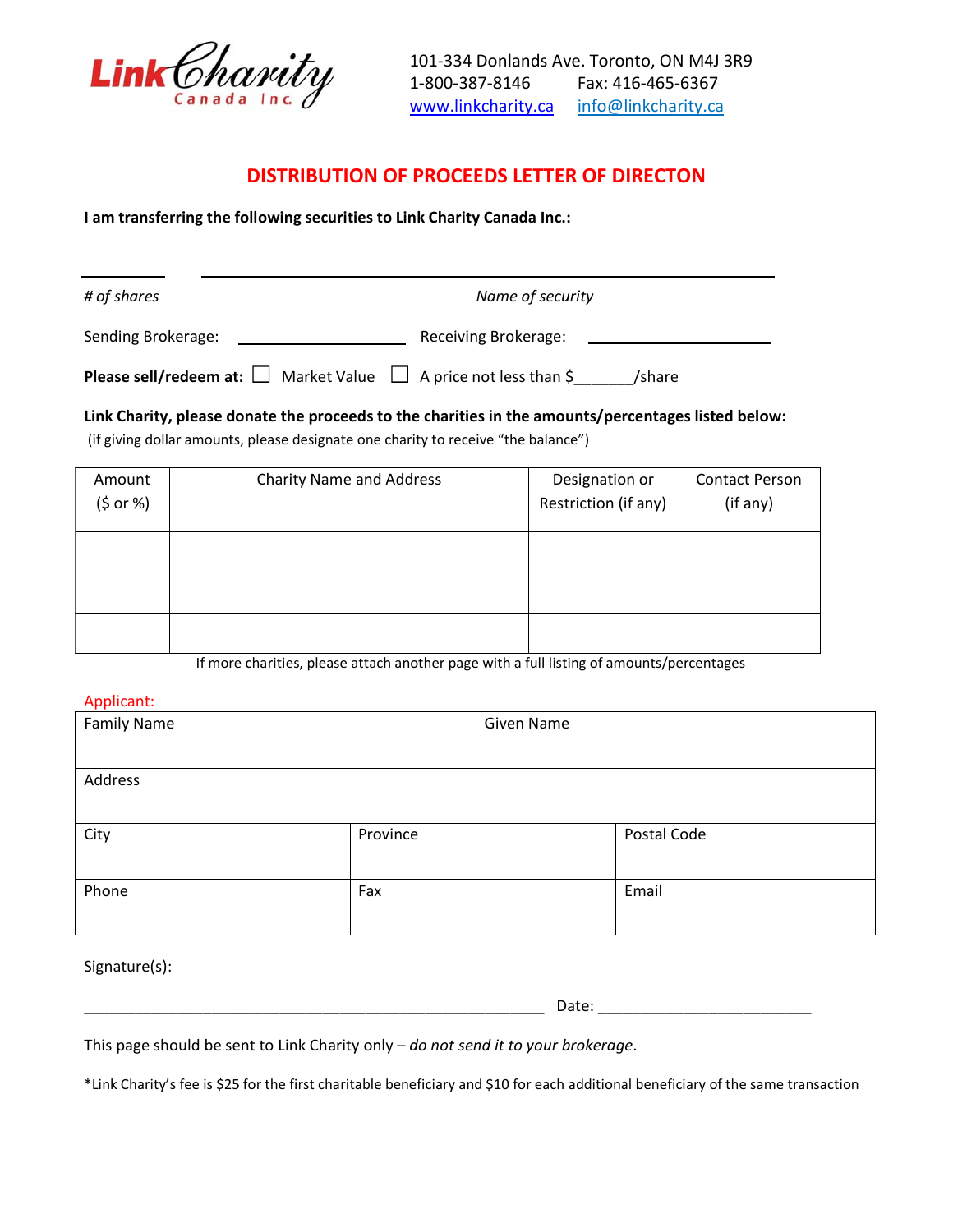

# **DIRECT TRANSFER OF STOCK OR MUTUAL FUNDS**

#### **I/We hereby AUTHORIZE:**

| Name of Donor's Brokerage Firm: |          | <b>Contact Name:</b> |             |
|---------------------------------|----------|----------------------|-------------|
| Address                         |          |                      |             |
| City                            | Province |                      | Postal Code |
| Phone                           | Fax      |                      | E-mail      |

## **To Transfer from my/our Account Number**: , **the following shares in‐kind:**

| Quantity: | Name of Security: | Symbol, if known: |
|-----------|-------------------|-------------------|
|           |                   |                   |
|           |                   |                   |

#### **To the following account in the name of Link Charity Canada Inc.:**

| Brokerage: | <b>Account Number:</b> |  |
|------------|------------------------|--|
|            |                        |  |

#### Contact:

Contact Phone:

## **Please process this transfer immediately. This transfer is a charitable donation.**

| Donor(s) Information: |          |               |             |
|-----------------------|----------|---------------|-------------|
| <b>Family Name</b>    |          | Given Name(s) |             |
|                       |          |               |             |
| Address               |          |               |             |
|                       |          |               |             |
| City                  | Province |               | Postal Code |
|                       |          |               |             |
| Phone                 | Fax      |               | Email       |
|                       |          |               |             |

#### **Signatures (Brokerage will likely require a bank guarantee stamp):**